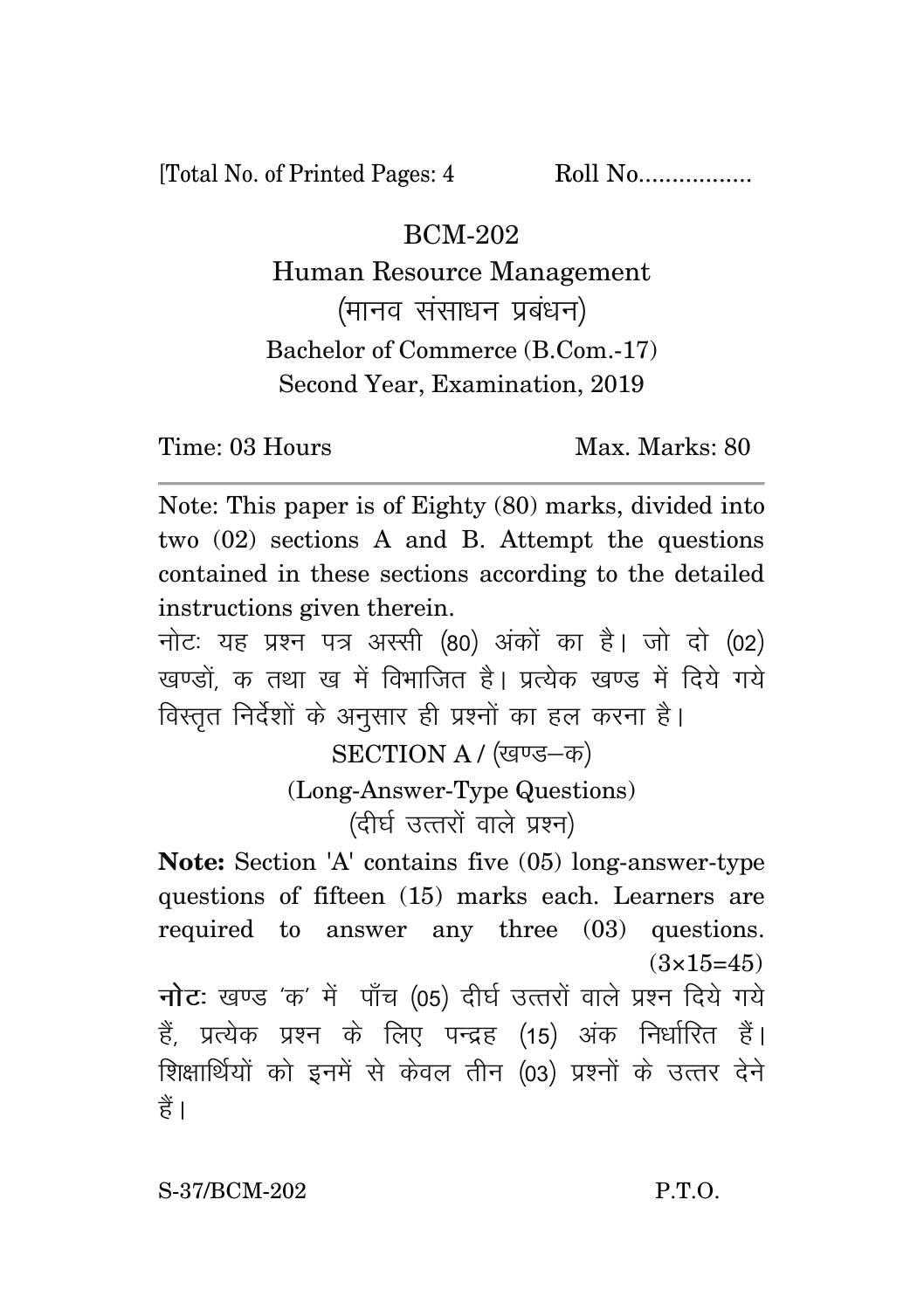1. What do you understand by human resource management? Outline its objectives.

.<br>मानव संसाधन प्रबंधन से आप क्या समझते हैं? इसके उददेश्यों को रेखांकित करें।

2. What are the various sources of recruitment? Discuss their relative merits and demerits.

भर्ती के विभिन्न स्रोत क्या हैं? उनके सापेक्ष गुणों और अवगणों पर चर्चा करें।

3. What are the objectives of training? Explain the need for training in an industrial organization?

प्रशिक्षण के उददेश्य क्या हैं? ओद्योगिक संगठन में प्रशिक्षण की आवश्यकता बताइए?

4. "Money cannot motivate all people under all circumstances." Give your viewpoint.

 $^{\prime\prime}$ पैसा सभी परिस्थितियों में सभी लोगों को पेरित नहीं कर सकता है।" अपना दृष्टिकोण दीजिए।

- 5. Define trade union. Why do employees join unions? श्रमिक संघ को परिभाषित करें। कर्मचारी संघ में क्यों शामिल होते हैं?
- S-37/BCM-202 2 P.T.O.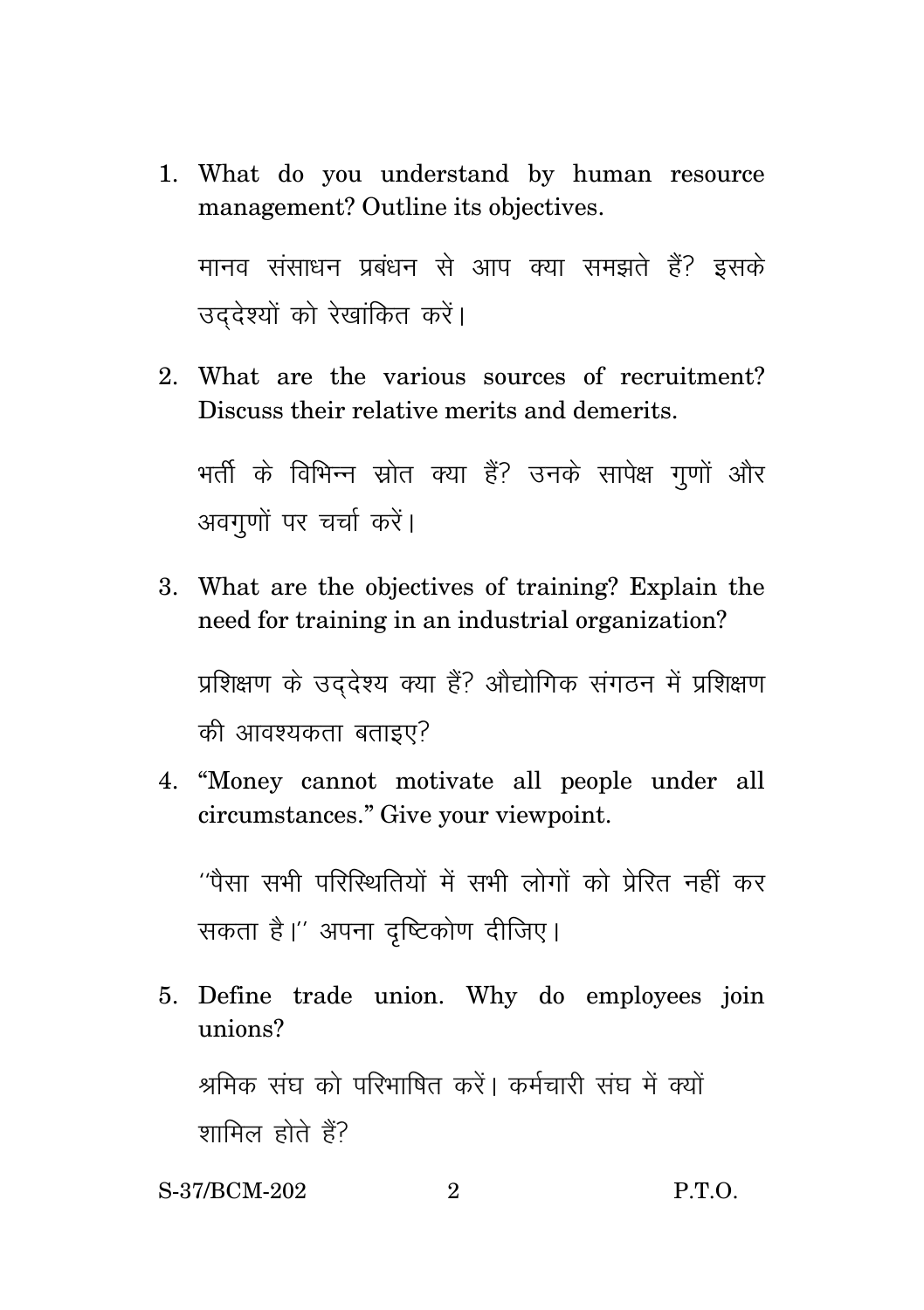## SECTION-B / (खण्ड-ख)

## (Short-Answer Type Questions)

Note: Section 'B' contains eight (08) short-answer type questions of seven  $(07)$  marks each. Learners are required to answer any five (05) questions only.

नोट: खण्ड 'ख' में आठ (08) लघु उत्तरीय प्रश्न दिये गये हैं, प्रत्येक प्रश्न के लिए सात (07) अंक निर्धारित हैं। शिक्षार्थियों को इनमें से केवल पाँच (05) प्रश्नों के उत्तर देने हैं।

- 1. What do you understand by human resource policies? मानव संसाधन नीतियों से आप क्या समझते हैं?
- 2. Bring out the factors that affect iob design. कार्य (नौकरी) की रूपरेखा को प्रभावित करने वाले कारकों को सामने लाएं।
- 3. What is meant by human resource planning? मानव संसाधन नियोजन से क्या अभिपाय है?
- 4. Define selection and give its importance. चयन को परिभाषित करें और इसका महत्व दें।
- 5. What do you understand by performance appraisal? निष्पादन मूल्याँकन से आप क्या समझते हैं?

S-37/BCM-202  $P.T.O.$  $\mathcal{S}$